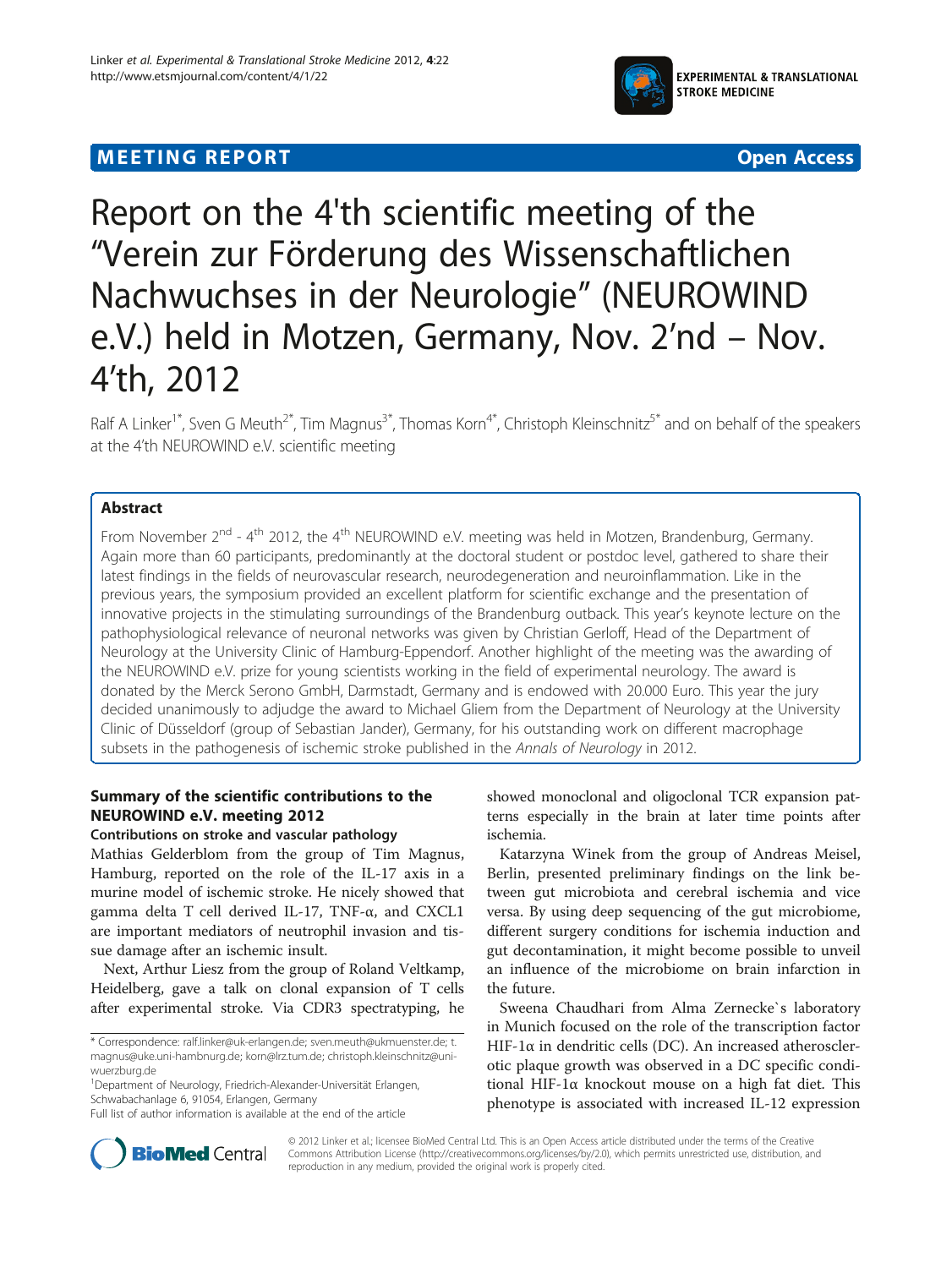in DC and higher Th1 activation, which is controlled via STAT3.

Golo Kronenberg (group of Matthias Endres, Berlin) employed transient middle cerebral artery occlusion (tMCAO) in combination with the Porsolt forced swim test and citalopram treatment to analyze post-stroke depression in mice. This model allows for probing monoaminergic transmitter mediated effects after cerebral ischemia, both on a behavioral and neurochemical level.

Christoph Harms from Berlin focused on the role of small ubiquitin-like modifiers (SUMO) in neuroprotection during stroke. He reported that in an oxygen glucose deprivation cell culture model, the formation of SUMO2/3 conjugates is part of the cellular stressresponse. This process may be modulated by RNA interference with SUMO2/3 itself or sentrin specific isoproteases (SENP) as deSUMOylating enzymes.

Daniel-Christoph Wagner from Johannes Boltze`s lab in Leipzig induced photothrombotic brain infarctions in a humanized mouse model on the basis of the NOD-SCID-gamma (NSG) mouse. This model may allow for studying the role of the immune system after stroke in a setting closer to the human situation.

In a translational talk, Jens Minnerup from Münster weighed the pros and cons of mononuclear bone-marrow derived cells as a potential new therapeutic option for the treatment of ischemic stroke. However, injection of these cells three hours after the onset of ischemia in a rat tMCAO model had no effect on the clinical outcome or immune parameters.

Peter Kraft from Christoph Kleinschnitz`s group in Würzburg investigated the role of Foxp3 positive regulatory T cells (Treg) in experimental stroke using DEREG mice. Surprisingly, a detrimental rather than a beneficial function of Treg in ischemic stroke was reported which independent of the immune regulatory function of Treg. Instead, Tregendothelium and Treg-platelet interaction may play a key role in this process thus identifying ischemic stroke as a "thrombo-inflammatory" disease.

Alexander Venus from the group of Marc Fatar, Mannheim, serially investigated APP 23 ("Swedish mutation") transgenic mice by in vivo high-field (9.4T) magnetic resonance imaging (MRI) to visualize amyloid plaques, microbleedings and vasculopathy. These investigations may help to establish the APP 23 model as a suitable tool for further studies on the pathogenesis of cerebral amyloid angiopathy.

In a related approach, Stefanie Schreiber from Klaus Reymann`s group in Magdeburg examined the process of small vessel disease in spontaneously hypertensive stroke prone rats (SHSPR). This model is characterized by lipohyalinosis and microthrombosis including capillary changes as well as a hypercoagulation state already at an early phase of the disease. Moreover, brain changes are obviously paralleled by hypertensive nephropathy.

### Contributions on neuroimmunology

Stefanie Kürten, Cologne, gave an interesting overview on the role of B cells in a mouse model of multiple sclerosis (MS) induced by the immunization with the MP4 fusion protein. A pathological hallmark of this model is the formation of B cell aggregates in the CNS, similar to MS patients. These tertiary lymphatic structures may play a detrimental role in the pathogenesis of the disease.

Stefan Bittner from Sven Meuth`s laboratory in Münster focused on TREK channels in neuroinflammation. The group found that upon experimental autoimmune encephalomyelitis (EAE) TREK1 channel expression is regulated at the blood brain barrier and in neurons thus suggesting a dual role of this molecule in immune cell transmigration and direct neuroprotection.

Nils Schweingruber from the group of Holger Reichardt and Fred Lühder, Göttingen, reported on mechanisms of glucocorticoid action in murine EAE. Using different glucocorticoid receptor knockout mice, he showed that altered migration of (naive and memory) T cells rather than induction of apoptosis is critical for the beneficial effects of the prototypic glucocorticoid compound dexamethasone in a process mediated via CXCR4.

Tobias Goldmann from Freiburg (lab of Marco Prinz) gave a presentation on the role of ubiquitin specific protease 18 (USP 18) in type 1 interferon (IFN) signaling. USP 18 deficient mice suffer from hydrocephalus and microgliosis with increased expression of proinflammatory cytokines and signs of myelin phagocytosis. Further studies were performed to delineate a direct functional interaction of USP 18 with type I IFN receptors.

Christiane Opitz who works in the group of Michael Platten in Heidelberg investigated the tryptophane metabolism in malignant gliomas. The group provided compelling evidence that tryptophane dioxygenase (TDO) is the main enzyme of tryptophane metabolism in glioma cells leading to production of kynurenine. Thus, TDO exerts autocrine effects (on tumor cells) and paracrine effects (on immune cells) via kynureninemediated activation of the aryl hydrocarbon receptor.

IIn a presentation on autoimmune-mediated synaptic transmission diseases of the CNS, Christian Geis from Jena reported on stiff person syndrome with anti-amphiphysin antibodies. After intrathecal transfer of these autoantibodies in rats, there is a GABAergic transmission failure which can be modeled clinically, electrophysiologically and histologically. On a molecular basis, the observed changes may be due to a defect in vesicle endocytosis.

Sina Schröder from the group of Ralf Linker, Erlangen, gave a presentation on the role of non-classical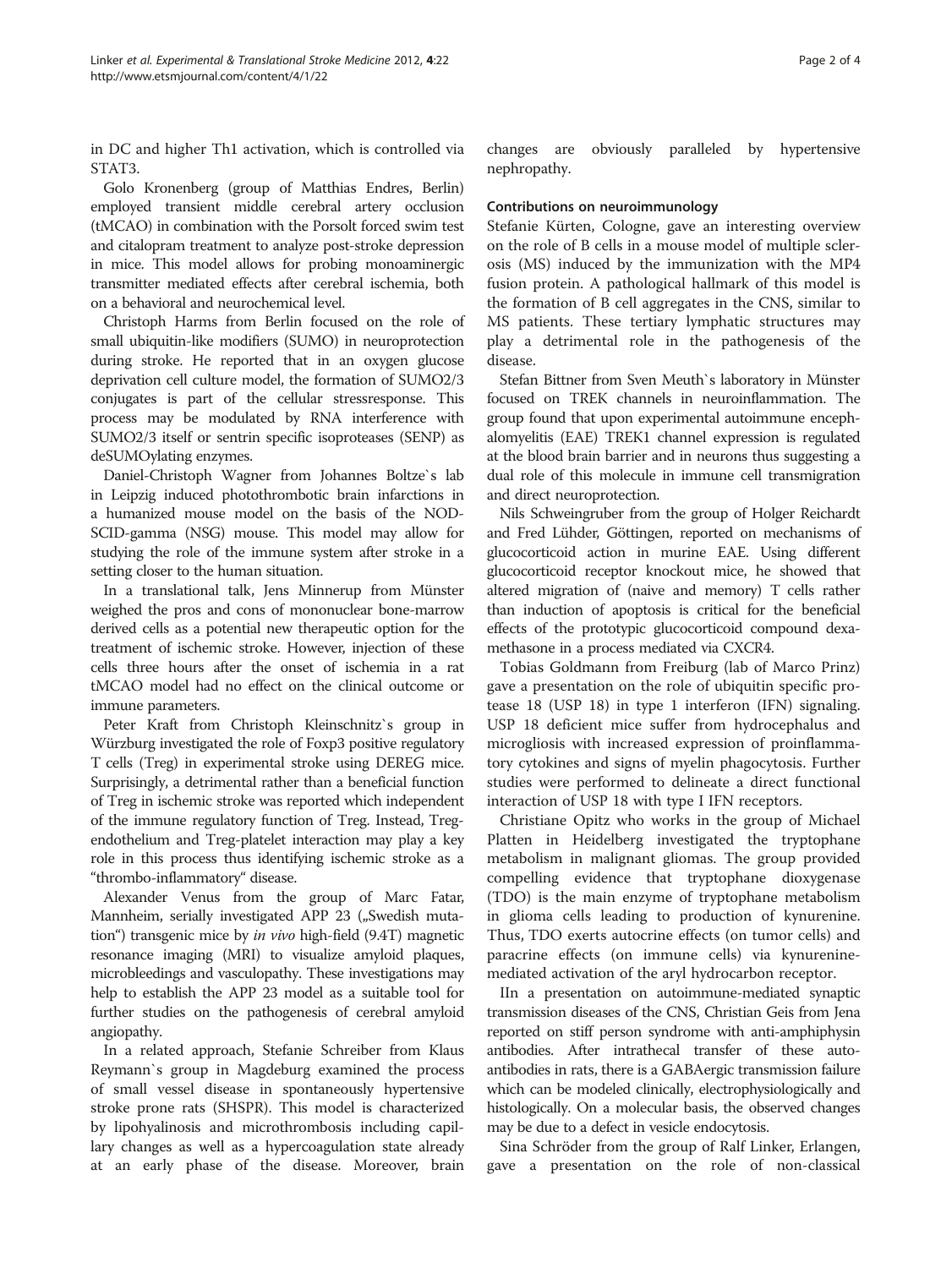monocytes in MS. In paradigms of mucosal immunity and renal inflammation, classical monocytes are highly efficient phagocytes while non-classical monocytes may exert a patrolling function along blood vessels or in damaged tissue.

Florian Kurschus from Ari Waisman`s group in Mainz presented data on a novel PI3 kinase pathway in EAE which involves IL-22 and which is essential for defining T cell differentiation.

Focusing on vasoactive intestinal peptide (VIP), pituitary adenylate cyclase-activating polypeptide (PACAP), and the cognate VPAC receptors, Dina Hartmann from the group of Björn Tackenberg (Marburg) provided novel data on the neuroendocrine modulation of T cell responses in MS.

IInessa Schwab from Falk Nimmerjahn`s lab in Erlangen talked about the cellular and molecular requirements for the in vivo activity of intravenous immunoglobulin (IVIG) therapy. She put special emphasis on Fc-mediated effects and concentrated on the impact of IVIG glycosylation as well as the role of Fcgamma receptor IIb in animal models of rheumatoid arthritis and immune thrombocytopenia (ITP).I In addition, samples from patients suffering from chronic inflammatory demyelinating polyneuropathy (CIDP) treated with IVIG were analyzed.

#### Contributions on neurodegeneration

IThomas Koegelsperger explained the impact of transforming growth factor beta 1 (TGFβ1) on synaptic plasticity and neuronal function. In a CNS specific TGFβ1 knockout mouse model there is a mild reduction of neurons and synapses in the hippocampus, astrogliosis and a defect in glutamate reuptake. This phenotype is associated with synaptic and extrasynaptic effects in hippocampal neurons thus highlighting an intricate interplay between the immune system, glial cells and neuronal function.

IMarisa Karow (Munich) highlighted the novel method of direct reprogramming of CNS cells. Her group succeeded in generating (mostly GABAergic) neurons from CD146/Pdgfrβ double positive cells (pericytes) derived from the adult human brain via retroviral transduction with SOX2 and Mash1. If developed further, this promising technology may open novel avenues for the treatment of various neurological diseases.

The work by Johannes Schlachetzki from the laboratory of Jürgen Winkler, Erlangen, addressed the effects of oxidative stress on the posttranslational modification of alpha synuclein (PTM-Syn) in in vitro cultures of dopaminergic neurons and microglia.

Finally, Christine Grienberger from Arthur Konnerth`s lab in Munich introduced an *in vivo* study of cortical circuit dysfunction in the APP23/PS45 animal model of Alzheimer`s Disease (AD). The group employed twophoton microscopy in order to image calcium responses in the mouse primary visual cortex. Imaging data were correlated with behavioral tests and analyses of plaque densities as well as beta-amyloid load.

#### Competing interests

The authors declare that they have no competing interests.

#### Authors' contributions

RL, SGM, TM, TK, and CK wrote the paper. All authors read and approved the final manuscript.

#### Authors' information

List of speakers at the 4'th scientific meeting of NEUROWIND e.V. (in alphabetical order).

Stefan Bittner, Department of Neurology - Inflammatory Disorders of the Nervous System and Neurooncology, University Clinic of Münster, Germany. Sweena Chaudhari, Clinic for Vascular and Endovascular Surgery, Technical University Munich, Germany.

Mathias Gelderblom, Department of Neurology, UKE University Clinic of Hamburg, Germany.

Christian Geis, Department of Neurology, University Clinic of Jena, Germany. Christian Gerloff, Department of Neurology, UKE University Clinic of Hamburg, Germany.

Tobias Goldmann, Institute of Neuropathology, University Clinic of Freiburg, **Germany** 

Christine Grienberger, Institute of Neuroscience, Technical University Munich, Germany.

Christoph Harms, Center for Stroke Research, Charité, University Medicine of Berlin, Germany.

Dina Hartmann, Department of Neurology, University Clinic of Marburg, Germany.

Marisa Karow, Institute of Physiology, Ludwig-Maximilians University Munich, Germany.

Thomas Koegelsperger, Department of Neurology, Technical University Munich, Germany.

Peter Kraft, Department of Neurology, University Clinic of Würzburg, Germany.

Golo Kronenberg, Department of Neurology, Charité, University Medicine of Berlin, Germany.

Florian Kurschus, Institute for Molecular Medicine, University Medicine of Mainz, Germany.

Stefanie Kürten, Institute for Anatomy I, University of Cologne, Germany. Arthur Liesz, Department of Neurology, University Clinic of Heidelberg, Germany.

Jens Minnerup, Department of Neurology, University Clinic of Münster, Germany.

Christiane Opitz, Department of Neurooncology, University Clinic of Heidelberg, Germany.

Johannes Schlachetzki, Department of Molecular Neurology, University Clinic of Erlangen, Germany.

Stefanie Schreiber, German Center for Neurodegenerative Disorders (DZNE), Magdeburg, Germany.

Sina Schröder, Department of Neurology, University Clinic of Erlangen, Germany.

Inessa Schwab, Department of Biology, Chair of Genetics, University of Erlangen, Germany.

Nils Schweingruber, Institute for Multiple Sclerosis Research, University of Göttingen, Germany.

Alexander Venus, Department of Neurology, University Clinic of Mannheim, Germany.

Daniel-Christoph Wagner, Fraunhofer Institute for Cell Therapy and Immunology, Leipzig, Germany.

Katarzyna Winek, Department of Neurology, Charité, University Medicine of Berlin, Germany.

#### Acknowledgements

The NEUROWIND e.V. scientific meeting was kindly supported by Merck Serono GmbH, Darmstadt, Germany (unrestricted grant to NEUROWIND e.V.). This publication was funded by the German Research Foundation (DFG) and